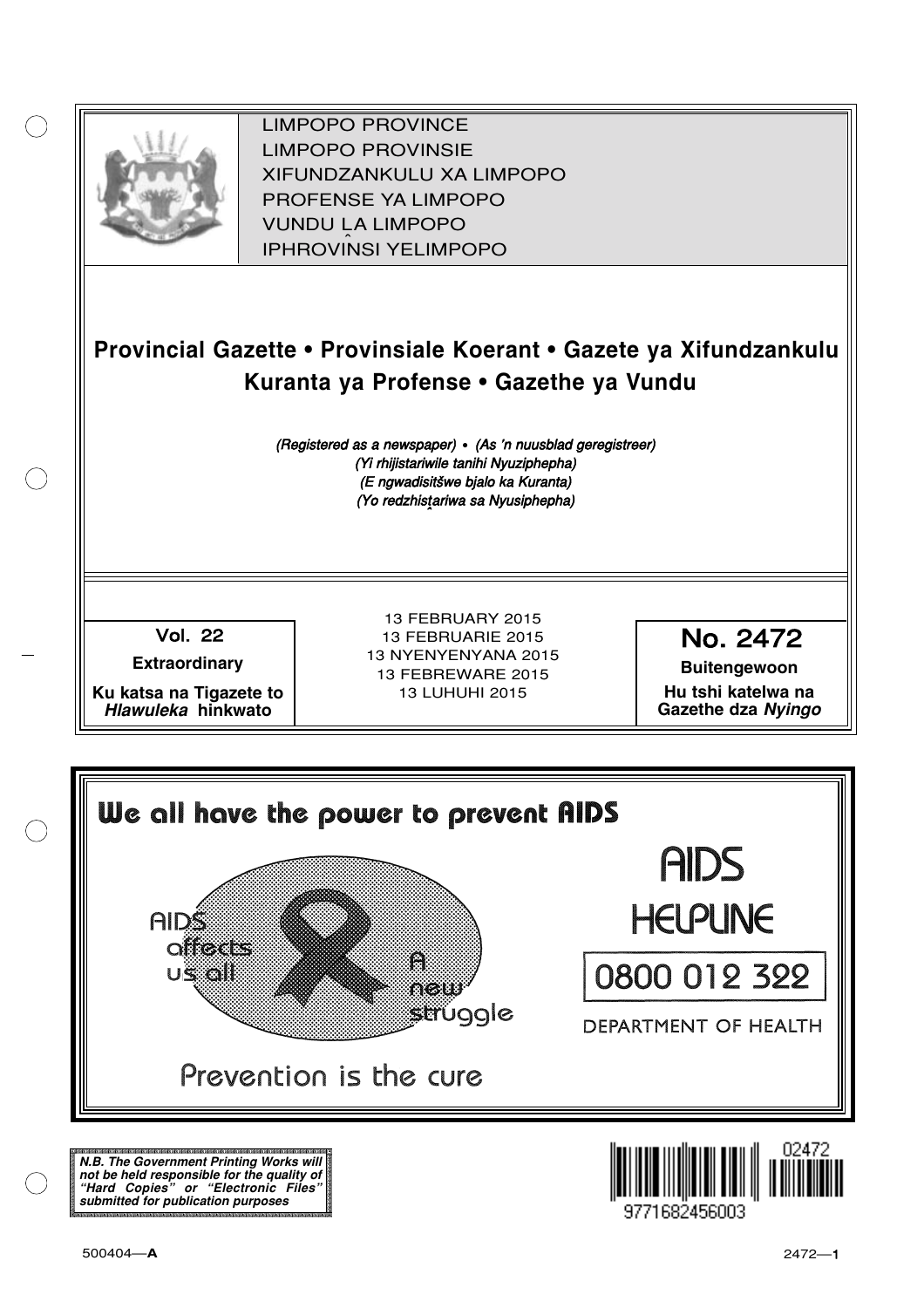#### **IMPORTANT NOTICE**

**The Government Printing Works will not be held responsible for faxed documents not received due to errors on the fax machine or faxes received which are unclear or incomplete. Please be advised that an "OK" slip, received from a fax machine, will not be accepted as proof that documents were received by the GPW for printing. If documents are faxed to the GPW it will be the sender's responsibility to phone and confirm that the documents were received in good order.**

**Furthermore the Government Printing Works will also not be held responsible for cancellations and amendments which have not been done on original documents received from clients.**

| <b>CONTENTS • INHOUD</b> |                                                                                                                     |             |                |
|--------------------------|---------------------------------------------------------------------------------------------------------------------|-------------|----------------|
| No.                      |                                                                                                                     | Page<br>No. | Gazette<br>No. |
|                          | <b>GENERAL NOTICE</b>                                                                                               |             |                |
| 35                       | Local Government: Municipal Property Rates Act (6/2004): Public notice for inspection of the General Valuation Roll |             | 2472           |
|                          | <b>LOCAL AUTHORITY NOTICE</b>                                                                                       |             |                |
|                          | Local Government: Municipal Property Rates Act (6/2004): Ba-Phalaborwa Municipality General Valution Roll           |             | 2472           |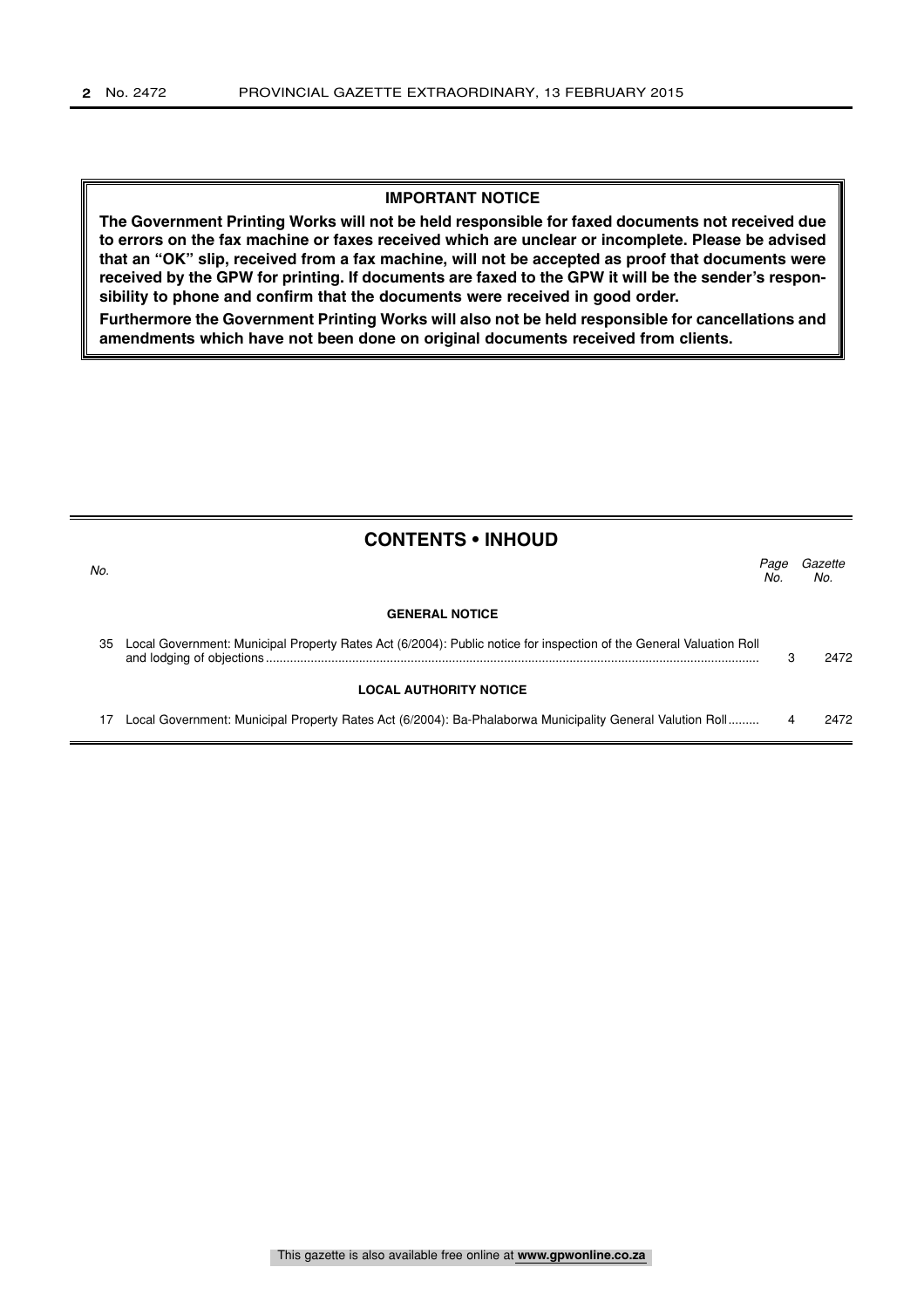### GENERAL NOTICE

### NOTICE NO: 5/15 **NOTICE 35 OF 2015**

#### PUBLIC NOTICE FOR INSPECTION OF THE GENERAL VALUATION ROLL AND LODGING OF OBJECTIONS

Notice is hereby given in terms of Section 49 (1)(a)(i) of the Local Government: Municipal Property Rates Act 2004 (No 6 OF 2004), hereinafter referred to as the "Act" that the valuation roll for financial years 1 JULY 2015 TO 30 JUNE 2019 for BA-PHALABORWA LOCAL MUNICIPALITY is open for public inspection in the following areas:PHALABORWA TOWN (LIBRARY) LULEKANI (LIBRARY) NAMAKGALE (TOWN HALL) GRAVELOTTE (MUNICIPAL OFFICE)during office hours07H00 TO 16H00.

The general valuation roll is open for inspection from the 20 FEBRUARY 2015 TO 23 MARCH 2015. In addition the general valuation roll is available on the municipal website: www.baph: laborwa.gov.za.The CLOSING DATE FOR OBJECTIONS is MONDAY 23 MARCH 2015.

An invitation is hereby made in terms of Section 49 (1)(a)(i) of the Act, that any owner of the property or other person who desires should lodge an objection with the Municipal Manager in respect of any matter reflected in, or omitted in the valuation roll for the abovementioned period.

Attention is specifically drawn to the fact that in terms of Section 50 (2) of the Act, an objection must be in relation to a specific individual property and not against the valuation roll as such.

The relevant forms for lodging of an objection are obtainable at the following address: BA-PHALABORWA MUNICIPALITY (MAIN OFFICES) situated in Civic Centre, President Nelson Mandela Drive, Phalaborwa.

The completed forms must be returned within the specified time period mentioned aboveeither posted or hand delivered to the following address: PRIVATE BAG X01020, PHALABORWA, 1390 or hand delivered to BA-PHALABORWA MUNICIPALITY (MAIN OFFICES) situated in Civic Centre, President Nelson Mandela Drive, Phalaborwa.

For enquiries kindly contact the Acting Director Planning Department: Mr Matee Seduma on 016 780 6419 during office hours or emailsedumam@ba-phalaborwa.gov.zaor alternatively contact the Assistant Director Revenue: Mr Thamsanga Mdluli on 015 780 6323 during office hours or email mellulit@ba-phalaborwa.gov.za

 $\mathcal{Q}'$  . **DR SS SEBASHE** MUNICIPAL MANAGER

 $25/2/$ DATE